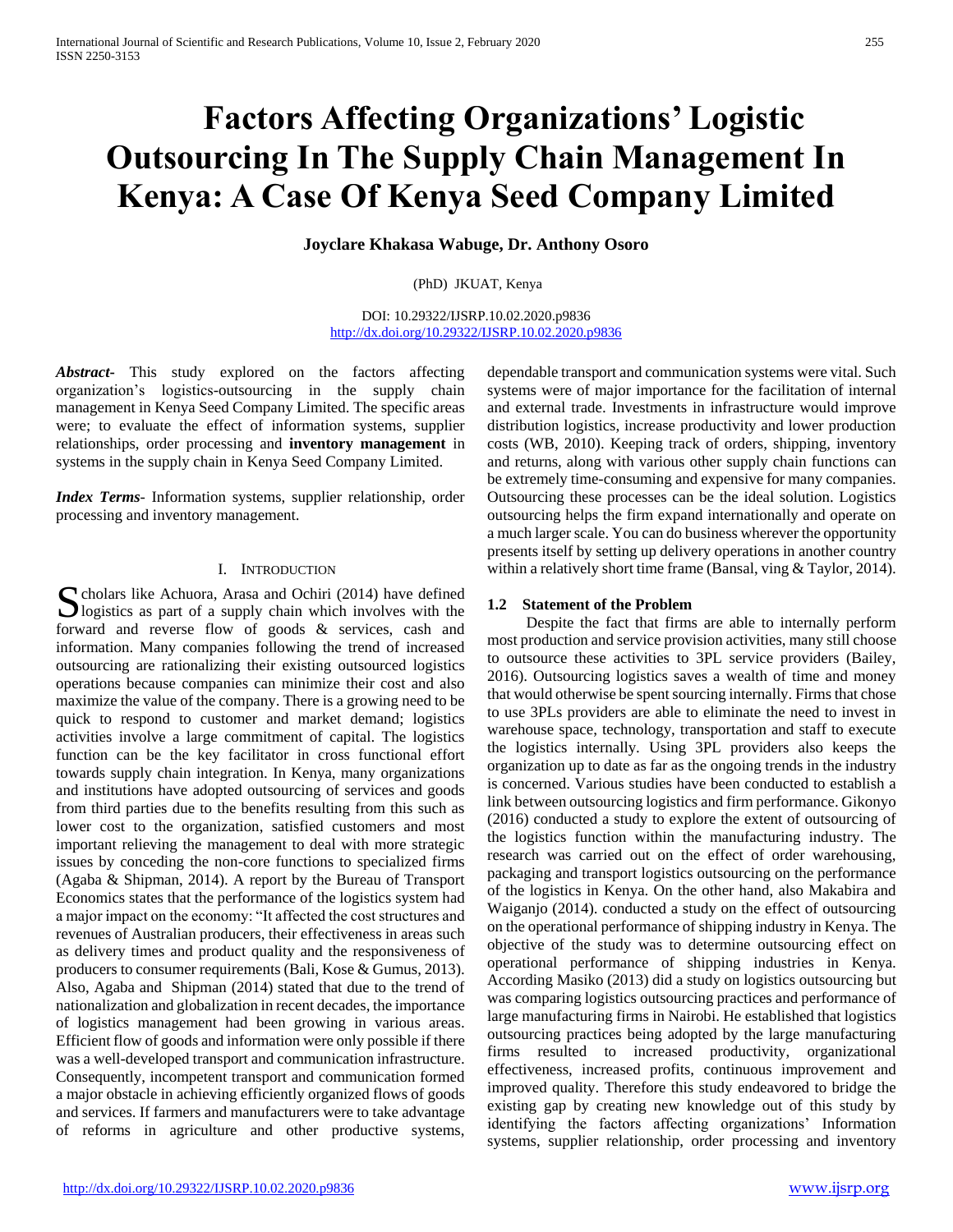management the link the same to logistic-outsourcing in a supply chain management .

# II. 2.1 INFORMATION SYSTEM

 The role of the MIS in an organization can be compared to the role of heart in the body. The information is the blood and MIS is the heart. In the body the heart plays the role of supplying pure blood to all the elements of the body including the brain. The heart works faster and supplies more blood when needed. It regulates and controls the incoming impure blood, processes it and sends it to the destination in the quantity needed. It fulfills the needs of blood supply to human body in normal course and also in crisis. MIS plays exactly the same role in the organization (Bailey, 2016). The system ensures that an appropriate data is collected from the various sources, processed, and sent further to all the needy destinations. The system is expected to fulfill the information needs of an individual, a group of individuals, the management functionaries, the managers and the top management. MIS satisfies the diverse needs through a variety of systems such as Query Systems, Analysis Systems, Modeling Systems and Decision Support Systems, MIS helps in Strategic Planning, Management Control, Operational Control and Transaction Processing ( Makabira & Waiganjo, 2014).

 Information systems (IS) involve a variety of in-formation technologies such as computers, soft-ware, databases, communication systems, the Inter-net, mobile devices and much more, to perform specific tasks, interact with and inform various actors in different organizational or social contexts. Of general interest to the field of IS are therefore all aspects of the development, deployment, implementation, use and impact of IS in organizations and society (Nyongesa & Osoro, 2019).The effectiveness and accuracy of distribution systems depend on the transfer of information (Nelson, Moody & Stegner, 2014). An information system is a mainframe system linking a number of computers together. Information system links up the logistical activities. It integrates a number of information sources, including the order information, purchasing information, production information schedule, the packaging information schedule, the transport and warehousing information, the distribution information, the payment information and the delivery information. It serves to enable logisticians retrieve date as and when it is required, process data through the system and analyze data (Bansal, Irving & Taylor, 2014). According to Nasra (2014), logistical information has two major components; planning and coordination and operations. Planning and coordination include the activities necessary to schedule procurement, production and logistics resource allocation throughout the enterprise. Nowadays competitive overall business environment requires effective use of firm resources which may be achieved through use of information technology resources for logistics activities (Barsemoi Mwangagi & Asienyo, 2014). According to Barth, Beave and Landsman (2013), the flow of accurate and real time information in logistics is considered very important to the flow of materials. IT helps in sharing information on transfer or exchange of information indicating the level and position of inventory, sales data and information on the forecasting information, information about the status of orders, production schedules and delivery capacity, and firm performance measures (Wardaya, et al, 2013). Prior research

has proved that better information usage can improve the performance of many logistics tasks including distribution of network design, demand forecasting, transport management, inventory management and the processing of orders which is of primary importance to firm performance Bowersox et al., 2012). Effective and efficient information sharing improves the visibility of logistics activities (Barth et al., 2013).

# **2.2 Supplier Relationships**

 In the beginning, relationship marketing was seen as an attempt to "involve and integrate customers, suppliers and other infrastructural partners into a firm's developmental and marketing activities" . In this regard, Bailey (2016), provided one of the most universally recognized definitions of relationship marketing, namely its focus on all marketing activities conducted to create, develop, and manage successful relationships between marketing partners (e.g. suppliers and buyers). Another very good definition of relationship marketing is that of Gikonyo,(2016). who view relationship marketing as a philosophy for re-orientating buyers and suppliers through a business strategy. This brings them together in collaborative and cooperative ways, ensuring synergetic, trusting and mutually beneficial relationships.

 Later, Bailey (2016)emphasized the long-term and valueadding nature of such relational exchanges, while more recently the key emphasis has shifted to the mutuality of such long-term and value-adding relationships Kothari (2014) and the question of relative returns of such relationships Further, building on the socalled service-dominant logic of marketing or the broader service logic, Bailey (2016) also emphasized the role of services as a "mediating factor" in the process of mutual buyer-supplier value creations, where true value is created not only through exchanges, but from active engagement and integration of partners in each other's processes. This is more consistent with relationship marketing as a synonym for a network perspective on buyersupplier relationships

 Supplier relationship is the systematic, enterprise-wide assessment of suppliers' assets and capabilities with respect to overall business strategy, determination of what activities to engage in with different suppliers, and planning and execution of all interactions with suppliers, in a coordinated fashion across the relationship life cycle, to maximize the value realized through those interactions. According to Nyaga *et al.,* (2010), in joint relationships between customers and traders, joint relationship efforts play an important role and the influence of such effort is directly related to trust and not to commitment. In addition to this, the impact of joint relationship efforts is greater for suppliers than for buyers. SRM necessitates a consistency of approach and a defined set of behaviors that foster trust over time. Effective SRM requires not only institutionalizing new ways of collaborating with key suppliers, but also actively dismantling existing policies and practices that can impede collaboration and limit the potential value that can be derived from key supplier relationships (Basheka, 2016). At the same time, SRM should entail reciprocal changes in processes and policies at suppliers. Thus, joint efforts may not be seen as 'strategic' and do not directly influence a firm's long-term commitment to a particular relationship (Bartik, 2016). The length of time that two firms have been involved in a buyersupplier relationship is dependent on the effective control mechanism that manages these inter-organizational relationships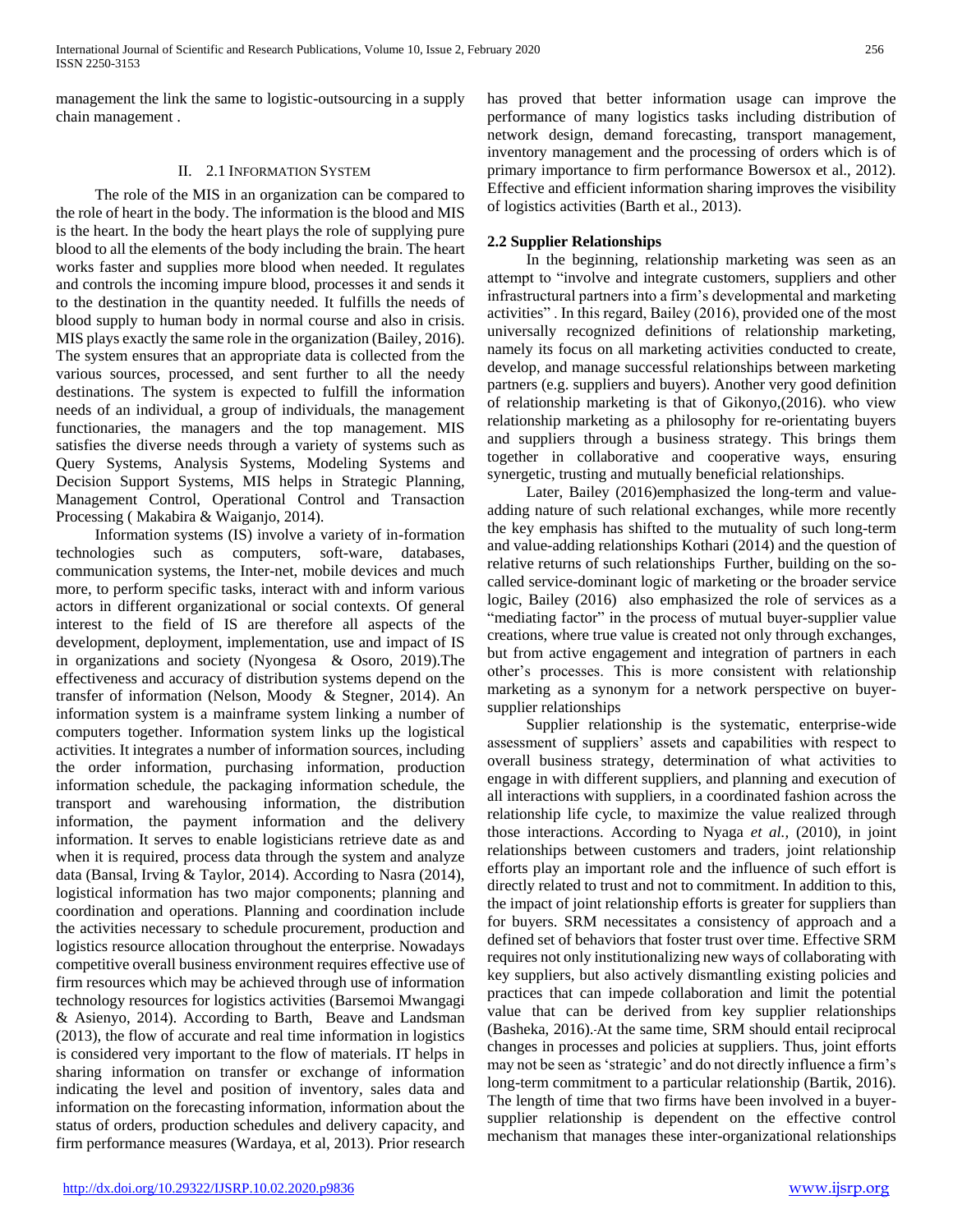and consequent performance increases or decreases achieved as a result of a firm's inclusion as a party to it (Basheka & Tumutegyereize, 2016).

# **2.3 Order Processing**

 Order processing is the term used to ascertain the collective tasks associated with achieving an order for goods or services placed by a customer (Benton, 2014). The order processing system is the communications network which provides information necessary for the management of the interfaces between logistics and the other functional areas of the firm as well as within logistics (Basheka, 2016). The order fulfillment process is often viewed as transactional and part of the logistics function within a firm. However, it is important that managers recognize its strategic components, its cross-functional needs, and its role within the management of the supply chain. At the strategic level, the order fulfillment process involves understanding the internal and external requirements and assuring that the system has adequate capabilities. This includes understanding the business strategy and the customer service requirements, and designing a supply chain network to meet customers' needs efficiently. Another important component of the process is to have a responsive system in place for when demand exceeds supply and some orders cannot be filled. A The order processing procedure begun with the acceptance of the order from the customer, and it's not considered complete until the customer receives the products and determined that orders have been delivered accurately and completely (Benton, 2014). The order processing procedure begun with the acceptance of the order from the customer and it's not considered complete until the customer receives the products and determined that orders have been delivered accurately and completely. It has three principal functions for a firm it created a flow of information that preceded the goods, accompanied them and followed them (goods) (Bergman & Lundberg, 2013).

 There is no timely information on changes in demand and one has to deal with a long lead time between placing an order and receiving the products. Because of this long lead time, the reaction time is too long; in the game it takes over 4 weeks to respond to sudden changes in demand. This also leads to 'misperceptions of feedback', i.e. subjects tend to disregard the inventory in the pipeline they ordered earlier and keep on ordering more. Next to these aspects Chalotra (2013) found a number of additional causes in real-life supply chains: ?? order batching due to economies of scale in ordering (quantity discounts) and transportation (full truck loads) and the use of periodic planning systems; price fluctuations driven by promotions; and rationing and shortage gaming; i.e. the incentive to increase orders during shortages, place orders with multiple firms, and cancel orders once inventory arrives. Several redesign strategies are proposed to reduce demand amplification and improve supply chain performance: Eliminate all time delays in goods and information flows from the supply chain; Exchange information concerning true market demand with parties upstream the supply chain; ?? Remove one or more intermediate echelons in the supply chain by business take-over; Improve the decision rules at each stage of the supply chain: modify the order quantity procedures or their parameters. Fatiha (2014) quantified the impact of these improvement options and showed that the performance could be drastically improved if the configuration

and operational management of the supply chain, the essence of SCM, is changed

For most manufacturers, the supply chain looks less like a pipeline or chain than an uprooted tree, where the branches and roots are the extensive network of customers and suppliers. The question is how many of and how intensive these branches and roots need to be managed. Management will need to choose the level of partnership appropriate for each particular supply chain member knowing that firm capabilities in time and effort are limited (Evans, 2015). With some suppliers partnerships are required since the raw materials they deliver are crucial; others are less important and only have to be monitored. The key is to sort out which members are critical to the success of the company and the supply chain in line with the supply chain objectives - and, thus, should be allocated managerial attention and resources. What processes should be linked with each key member? Successful SCM requires a change from managing individual order business processes within one organization to integrating activities over organizations into key supply chain processes. Fatiha (2014) he identified eight key business processes that could be integrated with the key members in the supply chain. It is usually not necessary to integrate all processes; e.g. if the order winner is responsiveness focus should be on order fulfilment, whereas if the order winner is innovation focus should be on joint product development.

 And the longer the delivery lead time can be, the more efficiently the supply chain can be managed. The general trend for the position of the DP is to shift upstream the supply chain, i.e. the planning and execution of activities at industrial manufacturers and primary producers are more and more based on consumer order demand information (Evans, 2015). A good example is the fabrication of cars; nowadays cars are assembled only after the customer order has been received requiring very flexible manufacturing systems. Increasing responsiveness by relocating the decoupling point in the supply chain 15 years ago, the computer industry was characterized by delivery lead times up to multiple weeks – mainly because the production lead time was very long. Since then, customer requirements have changed resulting in a request for short delivery lead times and a large product portfolio. Producers have reacted to this by shifting the decoupling point upstream in the supply chain (Ganesh Kumar & Nambirajan, 2013).

 In order to keep the business profitable order processing should focus on; internet technology to establish high-speed information exchange and have direct customer order information i.e. thereby eliminating the dealer network, product standardization and modularization when using generic or modular inventory the final commitment to a specific customer order is postponed, close partnerships with suppliers that deliver the requested modules at the requested time and place, increased production /assembly flexibility, and fast transportation structures. Nowadays, computers are assembled to order and the requested configuration can be delivered within a few days. Benefits of Supply Chain Management; The profitability of the supply chain could be improved drastically via better order delivery performance such as improved responsiveness and reliability of deliveries, fewer stock outs, higher product quality, more receiverfriendly loads and increased information availability such as better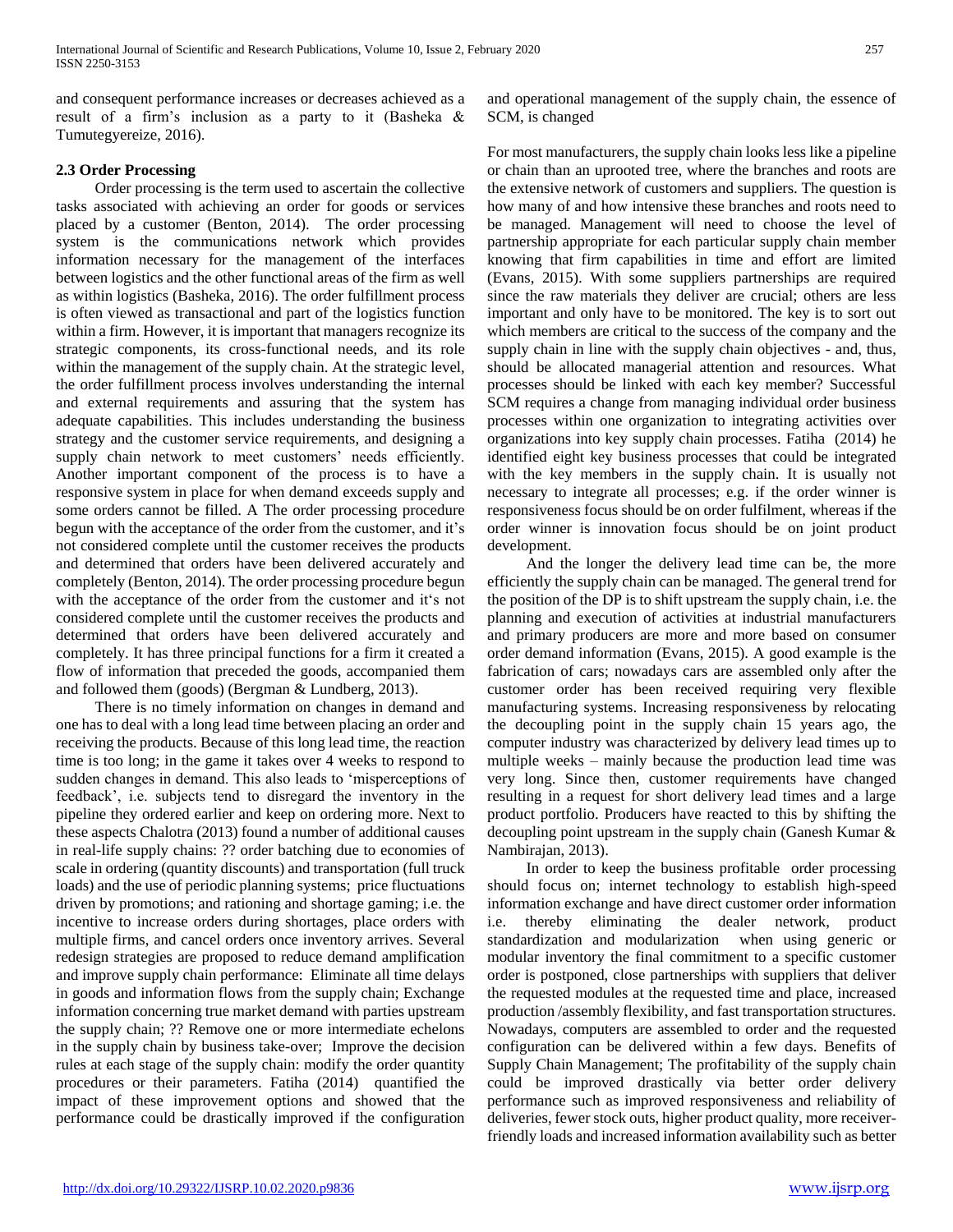demand insight, more predictable order cycles, accurate and realtime at the operational level and a reduction of time-to- market at the tactical and strategic level ( Evans, 2015). The potential for improvement when applying SCM-concepts is based on the reduction of inventory-carrying such as reduced overstocks, faster inventory turns and transportation costs (pooling of transport), the reduction of indirect and direct labour costs and the increase of sales and sales margins. Many companies are re-engineering and rationalizing their supply chain network to obtain these benefits.

# **2.4 Inventory Management**

 The importance of proper inventory management is evident when one considers that inventories have lead to the demise of many a business. The downfall of some companies results from the fact that they are simply unaware of, or do not consider, the cost of inventory. Inventory is generally considered as a safety factor, the lubrication between different parts in the supply chain that enhances the smooth functioning of the total chain. In recent times, however, inventory has come to be considered more and more as a liability (Arthur, 2016). Yet the basic function of inventory, namely saving in other areas and providing 'insurance', cannot be denied. The challenge is to balance the need for inventory against the cost of carrying inventory. There are various reasons why businesses on different levels in the supply chain hold inventory. The functions of inventories can be classified into the following broad categories: decoupling, balancing supply and demand, buffering against uncertainties in supply and demand geographical specialization and preventing the cost of a stock out (Bailey, 2016).

 Inventory management is the branch of business management that covers the planning and control of the inventory. An inventory management system is the combination of hardware and software, processes and procedures that oversee the monitoring and maintenance of stocked products raw materials and supplies, or finished products ready to be sent to vendors or end consumers (Nasra, 2014). Inventory management is one of the important key activities of business logistics. Because of its role in business organizations, inventory is one of the most important instruments of logistics planning and control. While inventory on work in process is linked to the production process, physical inventory on stock or in buffer storage is unnecessary from the standpoint of added value and is considered as waste of time and money (tied-up capital). Bergman and Lundberg (2013) are of the opinion that inventory typically represents the second largest component of logistics cost next to transportation. The risks associated with holding inventory increase as products move down the supply chain closer to the customer because the potential of having the product in the wrong place or form increases and costs have been incurred to move the product down the channel. In addition to the risk of lost sales due to stock outs because adequate inventory is not available, other risks include obsolescence, pilferage and damage. According to Nasong'o and Osoro (2019), inventory is a significant asset in most organizations. Its effective management, therefore, is a key task within the auspices of operations. But controlling inventory is far from easy. It involves a complex set of decisions due to the many forms inventory takes and functions it provide. In addition, inventories are the result of functional policies within an organization as well as the short and long term decisions in purchasing, operations and sales.

 The optimal management of inventories is a primary objective for all the firms manufacturing make to stock finished goods. As a matter of fact, inventories have important implications for both the financial and the economic performance of the company; therefore it is widely acknowledged that an optimal inventory management policy allows companies to achieve higher profitability levels. In general terms, inventory management policies should be aimed at lowering the holding costs through higher inventory rotation, but without triggering substantial stock outs and backorders, caused by demand peaks and / or lead time delays (Nelson, Moody & Stegner, 2014). As all organizations are concerned with inventory management, a particular accent has to be put to it. A well-balanced inventory management implies the coordination of strategic functions for example production, finance and marketing of the organization in order to achieve its objectives. The achievement of any organization's objectives is linked to the relationships of functional goals. That's the reason why strategic policies related to inventory management have to be arrested or conceived in order to achieve the organizational goals. Because, failure to that, an organization will grind to a halt. Inventory management uses a variety of data to keep track of the goods as they move through the process including lot numbers, serial numbers, cost of goods, quantity of goods and the dates when they move through the process. Some inventory management software systems are designed for large enterprise and they may be heavily customized for the particular requirements of those organizations (Newman, 2016).

# **2.5 Supply Chain Management**

 Supply-chain management is a cross-functional approach that includes managing the movement of raw materials into an organization, certain aspects of the internal processing of materials into finished goods and the movement of finished goods out of the organization and toward the end consumer (Ng'ang'a, 2014). As organizations strive to focus on core competencies and become more flexible, they reduce their ownership of raw materials sources and distribution channels. These functions are increasingly being outsourced to other firms that can perform the activities better or more cost effectively (Newman, 2016). The effect is to increase the number of organizations involved in satisfying customer demand, while reducing managerial control of daily logistics operations. Less control and more supply-chain partners lead to the creation of the concept of supply-chain management. Supply chain management produces benefits such as new efficiencies, higher profits, lower costs and increased collaboration (Ng'ang'a, 2014).

 SCM enables companies to better manage demand, carry the right amount of inventory, deal with disruptions, keep costs to a minimum and meet customer demand in the most effective way possible (Nagati & Rebolledo, 2013). These SCM benefits are achieved through the appropriate strategies and software to help manage the growing complexity of today's supply chains. The purpose of supply-chain management is to improve trust and collaboration among supply chain partners thus improving inventory visibility and the velocity of inventory movement. The most basic version of a supply chain includes a company, its suppliers and the customers of that company (Mutava, 2014). The chain could look like this: raw material producer, manufacturer, distributor, retailer and retail customer. A more complex, supply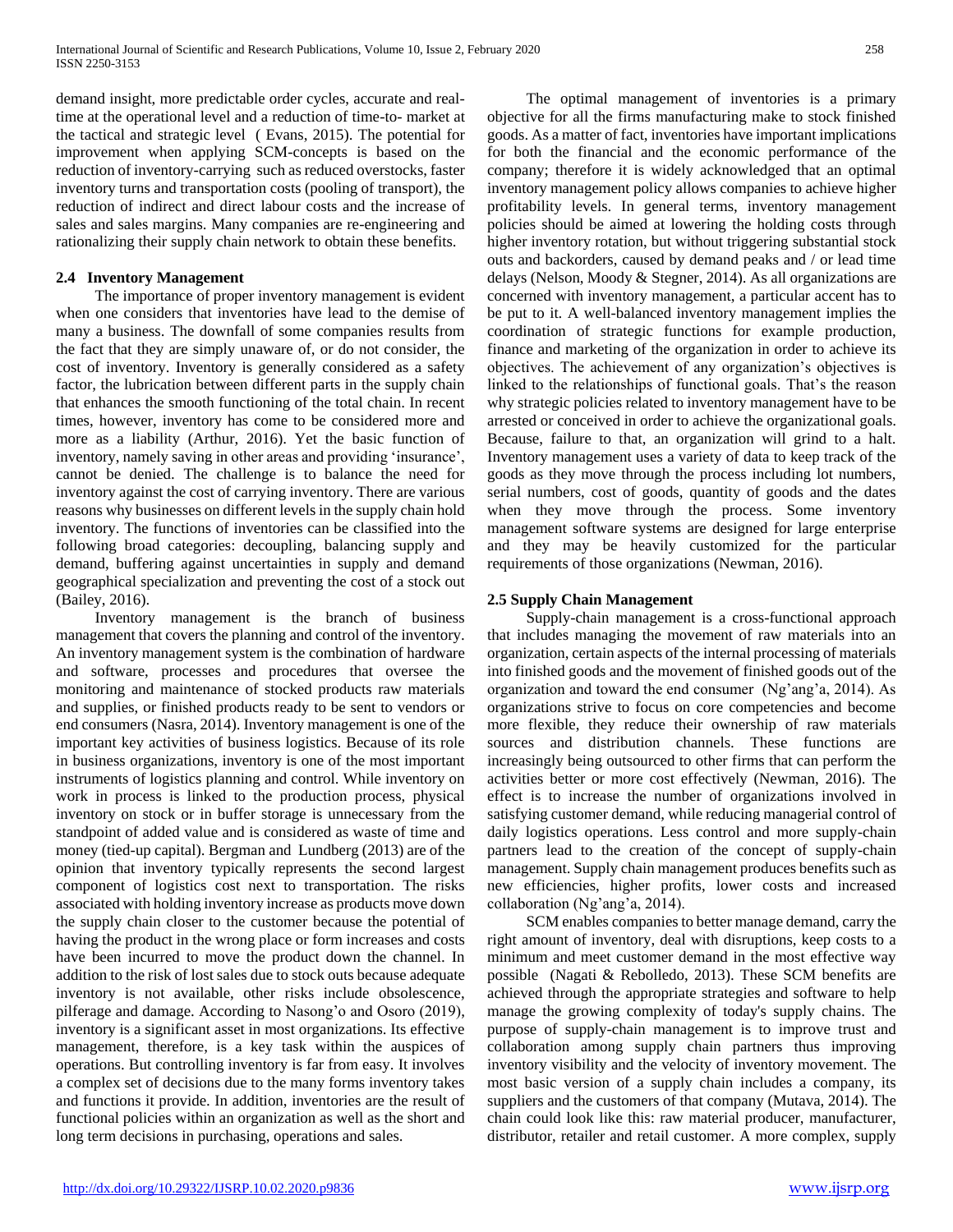chain would likely include a number of suppliers and suppliers' suppliers, a number of customers and customers' customers or final customers and all the organizations that offer the services required to effectively get products to customers, including [third](https://searcherp.techtarget.com/definition/3PL-third-party-logistics)[party logistics](https://searcherp.techtarget.com/definition/3PL-third-party-logistics) providers, financial organizations, supply chain software vendors and marketing research providers. These entities also use services from other providers (Mwikali & Kavale, 2013).

### **Research Design**

 A research design is a detailed plan of how a research study is to be completed; operating variables measurement, sample selection, collection of data and analyzing the results of the study and testing the hypotheses (Creswell, 2013). Descriptive research allows a researcher to describe a certain phenomenon the way it is without manipulating the variables. Cross-sectional analysis has the advantage of avoiding various complicated aspects of the use of data drawn from various points in time, such as serial correlation of residuals. It also has the advantage that the data analysis itself does not need an assumption that the nature of the relationships between variables is stable over time, though this comes at the cost of requiring caution if the results for one time period are to be assumed valid at some different point in time (Kothari, 2011). Cross-section research design was used in this study because it allows researchers to compare many different variables at the same time. Mostly, the design is the logical

sequence that connects the empirical data, research questions and conclusions (Creswell, 2013).

## III. 3.1 INFERENTIAL STATISTICS

 The regression results for the variables, both the dependent variable (Supply Chain Management) and the specific variables (Information Systems, Supplier Relationship, Order Processing and Inventory Management) were analysed and the results reported as presented in the respective tables below. The proposed research hypotheses were the basis of the analysis and the regression output results thereof.

#### **3.2 Regression Results**

 The independent variables in the model were used to explore the indicators of Supply Chain Management. In identifying the variance to which the independent variables affected the dependent variable in the model, the co-efficient of correlation (R squared) was used. A goodness fit model was used. Research analysis was then used to make predictions about the collected data.A better and reliable model is depicted by a large value of R squared.

#### **Table 1.2; Model of Goodness Fit**

| Model | R                 | R Square | <b>Adjusted R Square</b> Estimate | Std. Error of the |
|-------|-------------------|----------|-----------------------------------|-------------------|
|       | .643 <sup>a</sup> | .589     | .798                              | .3563             |

a. Predictors: (Constant), Information Systems, Supplier Relationship, Order Processing and Inventory Management

 The overall contribution of the four independent variables; Information Systems, Supplier Relationship, Order Processing and Inventory Management gave a results of 64.9% ( $\mathbb{R}^2 = 0.649$ ) towards the efficiency on Supply Chain Management improvement after its implementation in the Kenya seed company, and the remaining variance of 35.1% represents other variables/predictors not used in this study, which can also have effect on the dependent variable. This is in line with the findings of Musau (2015).

#### **Analysis of Variance**

 The regression equation was used to test the relationship between independent variables and the dependent variable. Analysis of variance statistics was conducted to determine the differences in the means of the dependent and independent variables to show whether a relationship exists between the two. At 95% confidence level and when the P-value is @ 0.05 implies that implementation of on Supply Chain Management have a significant relationship with Information Systems, Supplier Relationship, Order Processing and Inventory Management which is significant at 5 % level of significance. Research analysis was then used to make predictions about the collected data.

| <b>Model</b> | Sum<br><b>Squares</b> | of | DF | <b>Mean Square</b> | F | Sig. |
|--------------|-----------------------|----|----|--------------------|---|------|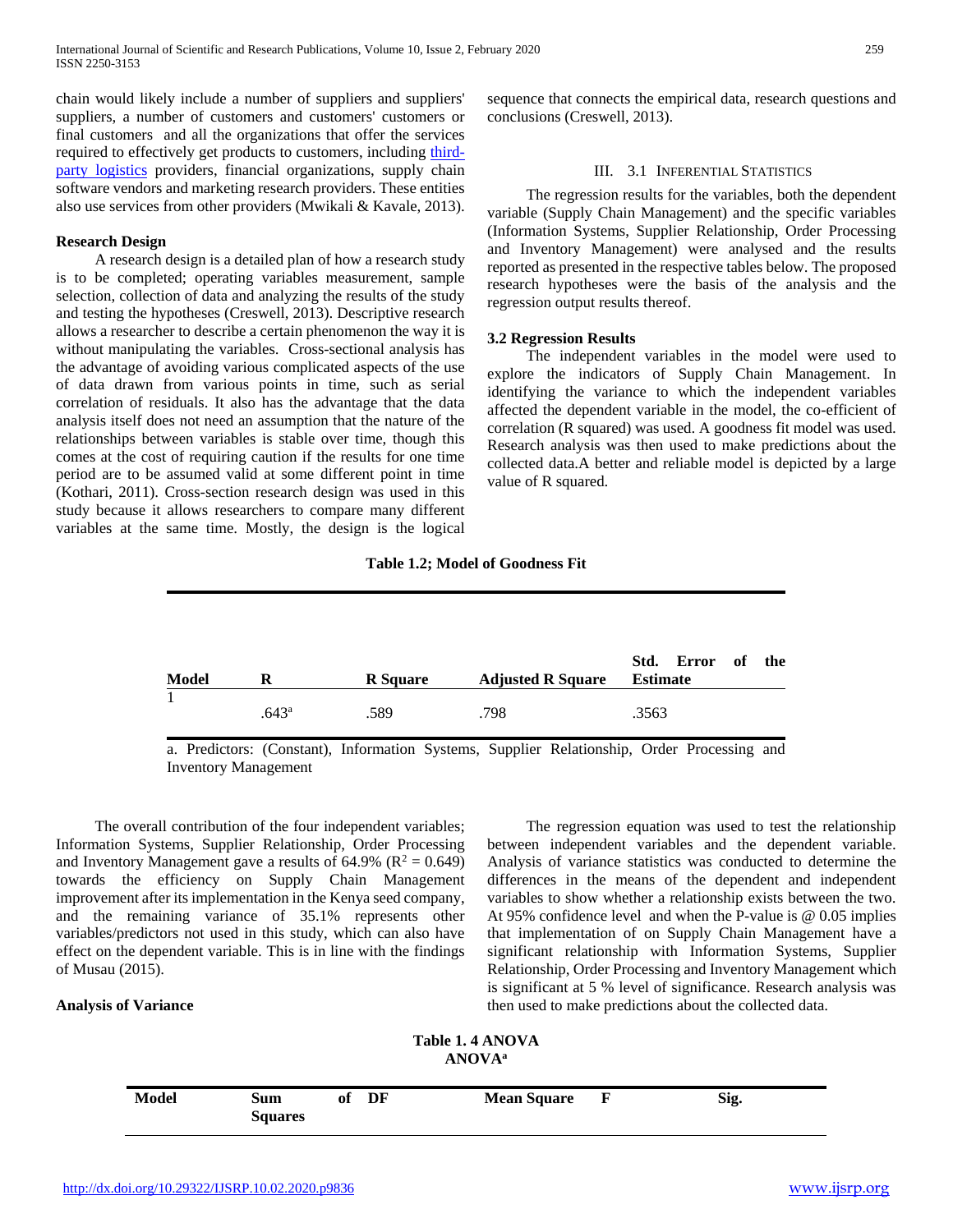International Journal of Scientific and Research Publications, Volume 10, Issue 2, February 2020 260 ISSN 2250-3153

| Regression   | 3.708  |    | 100.777 | 12.2896 | .0001 <sup>b</sup> |
|--------------|--------|----|---------|---------|--------------------|
| 1 Residual   | 6.670  | 83 | 4.585   |         |                    |
| <b>Total</b> | 10.378 | 84 |         |         |                    |

a. Dependent Variable: Supply Chain Management

b. Predictors: (Constant), Information Systems, Supplier Relationship, Order Processing and Inventory Management

 The F-test as provided by the ANOVA table above is significant relationship to the explained/dependent variable; Supply Chain Management in Kenya Seed Company Limited, and therefore the model has predictive power  $F = 12.2896$ , p<0.001.

 The analysed data was as presented in table 4.14 below, where Information Systems explained 11.7%, Supplier Relationship 21.7%, Order Processing 33.8% and Inventory Management 17.7% of the Supply Chain Management at the Kenya Seed Company Limited.

#### **4.8.2 Multiple Linear Regression Analysis**

|       | Coefficients <sup>a</sup>    |                                              |                   |                                            |       |      |
|-------|------------------------------|----------------------------------------------|-------------------|--------------------------------------------|-------|------|
| Model |                              | <b>Unstandardized</b><br><b>Coefficients</b> |                   | <b>Standardized</b><br><b>Coefficients</b> | Т     | Sig. |
|       |                              | B                                            | <b>Std. Error</b> | Beta                                       |       |      |
|       | (Constant)                   | $-0.590$                                     | .487              |                                            | .490  | .726 |
|       | <b>Information Systems</b>   | .117                                         | .125              | .111                                       | 1.361 | .059 |
|       | <b>Supplier Relationship</b> | .217                                         | .123              | .211                                       | 1.433 | .069 |
|       | <b>Order Processing</b>      | .338                                         | .137              | .436                                       | 2.177 | .004 |
|       | 177. Inventory Management    |                                              | .169              | .163                                       | 1.531 | .615 |

**Table 1.3 Regression coefficients Results**

a. Dependent Variable: Supply Chain Management

The regression model generated from the above regression results took the following form; **Y = 0.117 X<sup>1</sup> + 0.217X<sup>2</sup> + 0.338X<sup>3</sup> + 0.177X<sup>4</sup>**

 This section reported the relationship between the dependent variable (Supply Chain Management) and the independent variables (Information Systems, Supplier Relationship, Order Processing and Inventory Management). Table 1.3 above presents the coefficients of the estimated variables with their expected signs. It can therefore be construed from the table above that all the four predictors had a significant positive effect on the supply chain management at Kenya Seed Company Limited. From the analysis above, Order Processing was the variable with the highest significant effect at 33.8% followed by Inventory Management at 17.7%, Supplier relationship at 21.7% while the variable "information Systems" had the least significant effect at 11.7% compared to the other variables. This module is therefore expected to be able to measure the variables comprehensively. This is in line with the findings of Nyongesa and Osoro (2019).

 The predictor variable, information system, predicted 11.7% of Supply Chain Management, which clearly explains that variable factors like decision making on what to store and transport, communication, order tracking and tracing, forecasting, inventory monitoring and cost reduction were highly correlated with Supply Chain Management. Meaning, *Ceteris paribus,* a unit change in information system results in a 0.117 change in supply chain management. The relationship between supplier relationship and supply chain management had strength of 21.7% with a positive coefficient of 0.217; similarly the set of

standardized beta coefficients suggest that adjusting for the effect of other explanatory variables, supplier relationship had a positive effect on supply chain management.

 With an order processing system being the communication network that provides information necessary for management of interfaces between logistics and other functional areas of the firm as well as within logistics, this variable truly returned the highest effect on supply chain management from the respondents, where it recorded the strongest 33.8% effect on the dependent variable. This reflected that a unit change in the variable order processing resulted in a 0.338 change in Supply chain management at Kenya Seed Company Limited. Inventory Management on the other hand predicted 17.7% of supply chain management, thereby demonstrating a correlation with supply chain management at Kenya Seed Company Limited. This implied that a unit change in Inventory Management resulted in a 0.177 change in Supply chain management at Kenya Seed Company Limited. This echoes the findings of Mutava . (2014).

# IV. 3.1 CONCLUSION

 The research analysis results shows that the four keywords; information systems, supplier relationship, order processing and inventory management had a strong effect on the supply chain management at Kenya Seed Company Limited, This is justified by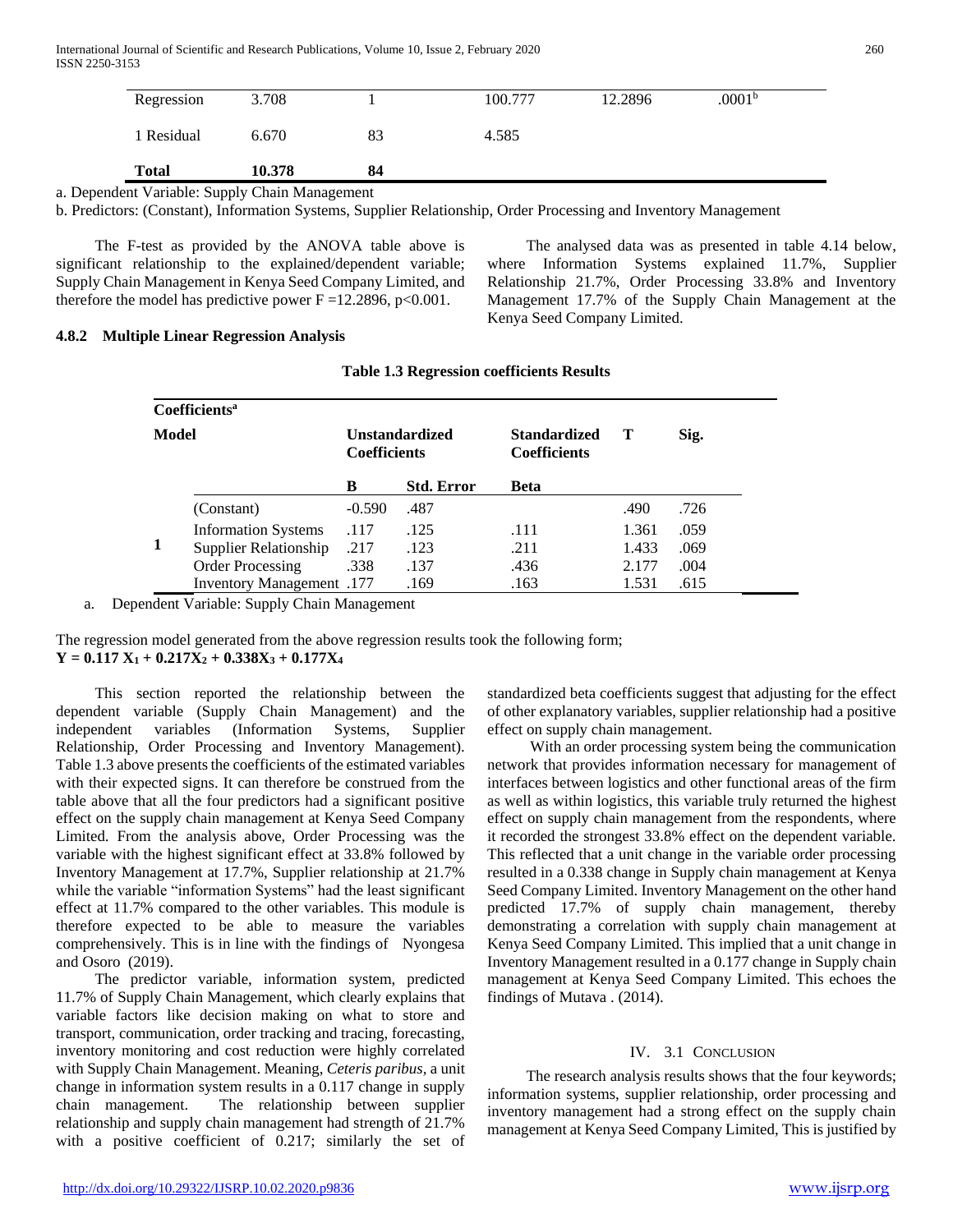the correlation and regression results above. In general, the variable of information system needs to be given more attention since even by virtue of it being central to the operations of the company, it seems not to be rated as required by the respondents who are employees of Kenya Seed Company Limited. From the analysis, the variable of supplier relationship received a positive feedback and therefore the study concluded that the company has performed well in that regard although more effort is required. Order processing was the variable with the highest effect on supply chain management, however, the neutral responses constantly falling over 10% was a course to worry. The conclusion was either the areas mentioned have more than what meets the eye or the employees are not well enlightened about the systems in the company. The company seems to be doing well as regards inventory management although continuous improvement on it is needed in order to minimize the percentages appearing under the neutral columns.

#### **REFERENCES**

- [1] Achuora, J., Arasa, R., & Ochiri, G. (2014). Precursors to effectiveness of public procurement audits for Constituency Development Funds (CDF) in Kenya. European Scientific Journal, 8(25): 198-214.
- Agaba, E., & Shipman, N. (2014). Public Procurement Reform in Developing Countries: The Ugandan Experience. USA: Pr Academics Press.
- [3] Ali, A., Namusonge, G. & Sakwa, M. (2016). Effect of Firm Managerial Risk Aversion on Corporate Hedging of Listed Firms in Nairobi Securities Exchange in Kenya. **IJRDO** Journal of Business Management, 2(7), 45-64.
- [4] Amit, R., &Schoemaker, P. J. H. (2013).Strategic assets and organizational rent.Strategic Management Journal, 14, 33–46.
- Andrew, A. (2016). Strategic sourcing process model. Journal of Business  $\&$ Industrial and Labor Relations Review, Volume 17: Pages 99-120.
- [6] Araz, C., & Ozkarahan, I. (2017). Supplier evaluation and management system for strategic sourcing based on a new multicriteria sorting procedure. International journal of production economics, 106(2),585- 606.
- [7] Armstrong, M. (2016). Handbook on Personnel Management and Practice (6th ed.). London: Korgan Page Limited
- [8] Arthur, P. (2016). An Overview of EC Policy on Procurement: Current Position and Future Prospects, Procurement Law Review, Vol. 1 No.1, pp.28-39.
- [9] Aseka, J. (2014). Supplier selection criteria and performance of manufacturing firms listed in the Nairobi Stock Exchange. Nairobi, Kenya: Unpublished MBA project, University of Nairobi.
- [10] Bai, C., & Sarkis, J. (2013).Supplier Selection and Sustainability: a Grey rough Set evaluation. Working paper No. 2013 -05.
- [11] Bailey, P., Farmer, D., Jessop, D., & Jones, D. (2016). Purchasing Principles and Management (8th ed.). Great Britain: Prentice Hall. Financial Times.
- [12] Bailey, S. (2016). Public Sector Economics: Theory and Practice. London: Macmillan.
- [13] Bali O., Kose, E., & Gumus, S. (2013). Green supplier selection based on IFS and GRA Grey systems. Theory and Application 3(2):58–176.
- [14] Bansal, H. S., Irving, P. G., & Taylor, S. F. (2014). A three-component model of customer commitment to service providers.Journal of the Academy of Marketing Science, 32(3), 234–250.
- [15] Barsemoi, H., Mwangagi, P., & Asienyo, B.O. (2014). Factors Influencing Procurement Performance in Private Sector in Kenya. International Journal of Innovation and Applied Studies, 9(2):632-641.
- [16] Barth, M. E., Beaver, W. H. and Landsman, W. R.(2013). `Relative Valuation Roles of Equity BookValue and Net Income as a Function of Financial Health', Journal of Accounting and Economics,(25): 1-34.
- [17] Bartik L (2016). Supply chain management practices in institutions. Procurement Journal. Vol. 28
- [18] Basheka and Tumutegyereize (2016). 'Access to health care in a system transition: the case of Bulgaria'. International Journal of Health Planning and Management 17:377-95.
- [19] Basheka, B. (2016). Procurement Planning and Local Governance in Uganda: A Factor Analysis Approach. Uganda Management Institute.
- [20] Beatty, R. P. and Ritter, J. R. (2016). `Investment banking, reputation, and underpricing
- [21] Benton WC (2014), "Power influences in the supply chain", Journal of Business Logistics, Vol. 21 No.1, pp.49-73.
- [22] Bergman, M. A., & Lundberg, S. (2013). Tender evaluation and supplier selection methods in public procurement. Journal of Purchasing and Supply Management, 19(2), 73-83.
- [23] Chalotra, V. (2013). Inventory Management and Small Firms Growth: An Analytical Study in Supply Chain. Vision, 17, 3(20-23): 213–222.
- [24] Creswell, J. (2013). Research design: qualitative, quantitative, and mixed methods approaches. (4th Ed), Thousand Oaks: Sage Publications.
- [25] Davis, F., & Cobb, A. (2010). Resource Dependence Theory: Past and future, Research in the Sociology of Organizations, 28(1), 21-42.
- [26] Evans, M. M. (2015), Impact of supply chain integration strategies on performance of pork processing industry in Rwanda (case of German butchery in Kigali). European Centre for Research Training and Development UK (www.eajournals.org).
- [27] Farahani, (2011) Logistics Operations and Management: Concepts and Models (1st ed.) , London: Elsevier Inc.
- [28] Fatiha N. (2014). Customer service in supply chain management. A case study, Journal of Enterprise Information Management, 27(6) 786 – 801.
- [29] Fugate, Brian S., John, T., M., & Stank T. P. (2010). Logistics Performance:
- [30] Efficiency, Effectiveness and Differentiation. Journal of Business Logistics, 31(1) 43-62.
- [31] Fugate, M, & Stank T., P. (2010). Logistics Performance: Efficiency, Effectiveness and Differentiation: Journal of Business Logistics 31(1) 43-6.
- [32] Ganesh Kumar, C. and Nambirajan, T. (2013), Supply Chain Management Components, Competitiveness and Organisational Performance: Causal Study of Manufacturing Firms. Asia-Pacific Journal of Management Research and Innovation, 9(4) 399–412.
- [33] Gikonyo, N. (2016). Performance Monitoring and Quality Outcomes in Contracted Services. International Journal of Quality and Reliability Management, 19 (4), 396 - 413.
- [34] Kogoh, Z. B. K. (2015). Effect of outsourcing on performance of logistics industry in Kenya (Doctoral dissertation, Strathmore University).
- [35] Kyusya, J. M. (2015). Effect of logistics outsourcing on the operational performance of shipping industry in Kenya (Doctoral dissertation, University of Nairobi.
- [36] Kamande, M., W. (2011). The Impact of Clean Production on the Performance of Kenya Manufacturing Firms, Ph.D. (Economics). Dissertation .University of Dar es Salaam: Tanzania.
- [37] Kilasi, L. B., Juma, D., & Mathooko, P., M. (2013). The impact of Outsourcing of Logistics on the Competitive Advantage strategy of East African Breweries Limited: International Journal of Social Sciences and Entrepreneurship 1 (3), 521-52.
- [38] Kothari, C. (2011). Research Methodology: Methods and techniques, 2nd edition.
- [39] Lacity, & Willcocks, L. P. (2015). Business process outsourcing studies: a critical review and research directions. In Formulating Research Methods for Information Systems (pp. 169-251). Palgrave Macmillan UK.
- [40] Langley, J. (2015, Feb 15). 2016 Third party logistics study. The state of Logistics Outsourcing. New Delhi: New Age Tecno press.
- [41] Lysons K., & Farrington, B. (2012). Purchasing and Supply Chain Management. 8th Edition. Pearson Education Limited.
- [42] Makabira, D.K., & Waiganjo, E. (2014). Role of Procurement Practices on the Performance of Corporate Organizations in Kenya: A Case Study of Kenya National Police Service. International Journal of Academic Research in Business and Social Sciences,4(10): 369-384.
- [43] Margetta, J. (2008). The power of virtual integration. Journal of supply chain Management. Vol.35, No.9. pp. 149-152.
- [44] Marie Butler-Knight. ElSafty, S. (2015). Critical success factors of Six Sigma implementation in automotive industry in Egypt. SAE echnical Paper 2016- 01-1270.